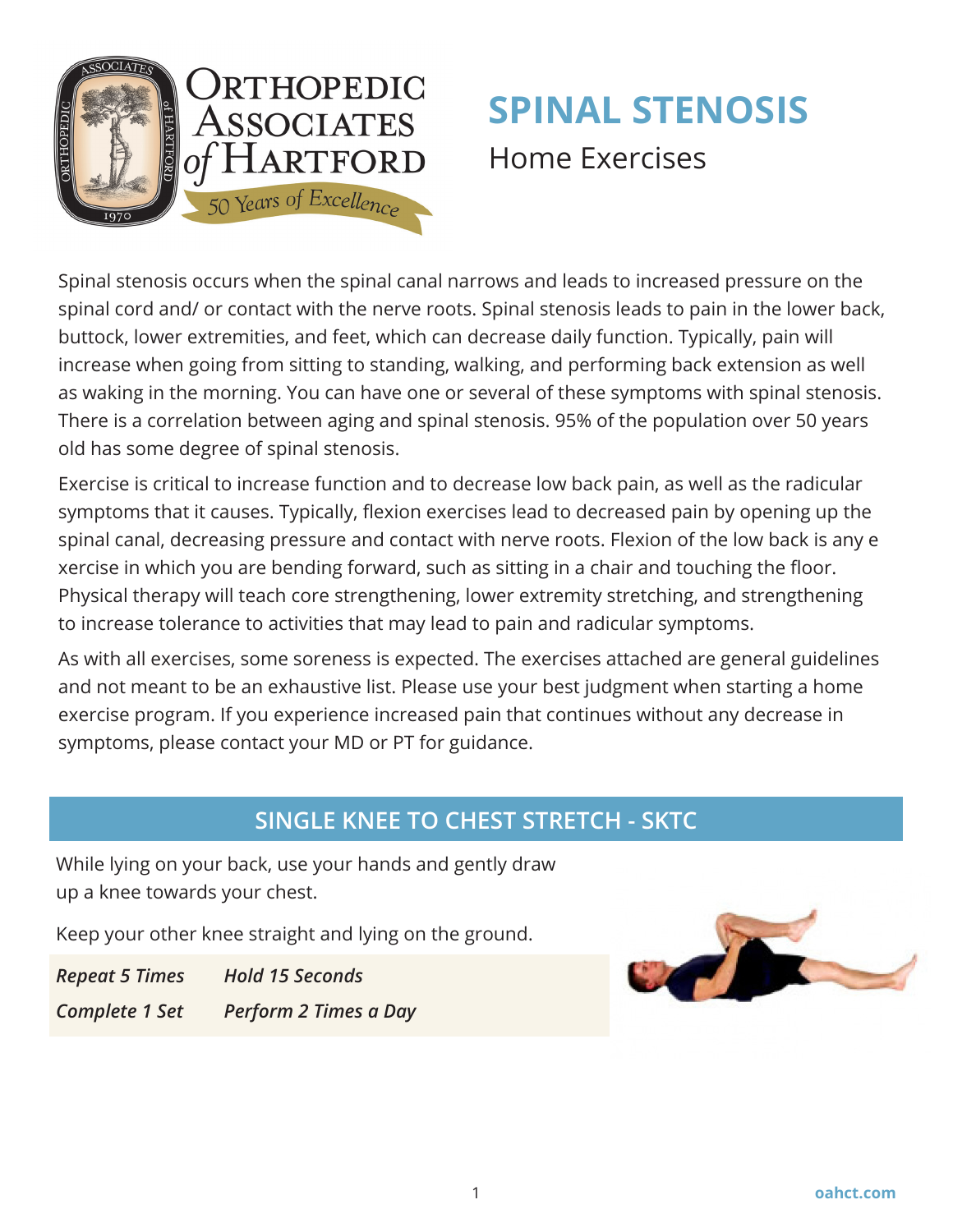### **DOUBLE KNEE TO CHEST STRETCH - DKTC**

While lying on your back, hold your knees and gently pull them up towards your chest.

*Repeat 5 Times Hold 15 Seconds Complete 1 Set Perform 2 Times a Day*



## **PIRIFORMIS STRETCH MODIFIED 3**

While lying on your back and leg crossed on top of your opposite knee, hold your knee with your opposite hand and bring your knee up and over across your midline towards your opposite shoulder for a stretch felt in the buttock.

*Repeat 5 Times Hold 15 Seconds Complete 1 Set Perform 2 Times a Day*



# **SUPINE ACTIVE HAMSTRING STRETCH**

Grasp behind knee and keep leg at arms length. Extend leg up until a gentle stretch is found behind your knee.

The opposite knee can be bent or straight at your therapists discretion.

*Repeat 10 Times Hold 15 Seconds Complete 1 Set Perform 2 Times a Day*